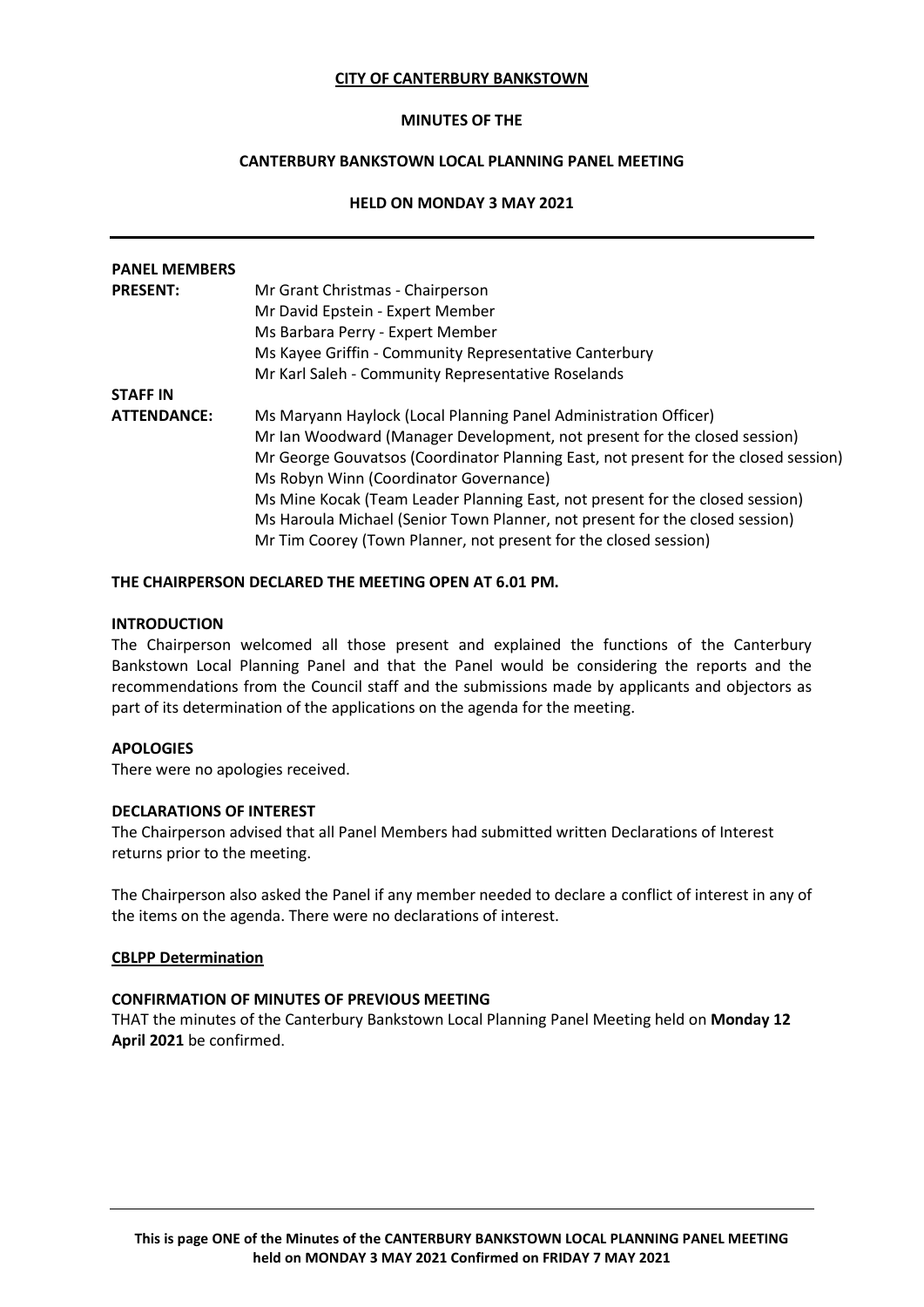## **DECISION**

**1 59A AND 98 KING STREET, CANTERBURY: ORIGINAL CONSENT: NIGHT RACING AND INSTALLATION OF LIGHTING STRUCTURES. PROPOSED AMENDMENT: MODIFICATION TO AMEND THE CONSENT RELATING TO THE CARPARK IN AREA 6 (SOUTH EAST CORNER OF KING AND PRINCESS STREETS KNOWN AS 59A KING STREET, CANTERBURY), TO NOT BE REQUIRED FOR CAR PARKING FOR CANTERBURY RACECOURSE NIGHT RACING.**

This Item was not considered by the Panel as it was formally withdrawn on 30 April 2021.

**2 12 RIVERVIEW ROAD, EARLWOOD: ALTERATIONS AND ADDITIONS TO THE EXISTING DWELLING INCLUDING CONSTRUCTION OF A GARAGE AT GROUND LEVEL, RE-ESTABLISHMENT OF THE ORIGINAL TOPOGRAPHY OF THE SITE, CONSTRUCTION OF NEW TERRACE AND FLOOR AREAS BELOW THE LEVEL OF THE EXISTING DWELLING AND THE ADDITION OF A FLOOR ABOVE.**

## **Site Visit**

Panel members carried out their own site inspection prior to the public hearing.

#### **Public Addresses**

There was no public address in respect to this item.

#### **Panel Assessment**

Ms Kayee Griffin was the Community Panel Member present for the deliberation and voting for this matter.

The Panel acknowledged the unfortunate history of the site and the unlawful development that had previously occurred. However, the Panel also noted that in order for work to commence on the site, the application needed to be properly assessed on its merits.

The Panel accepted that the proposal was unlikely to have significant view impacts to the neighbouring properties and that there would be an improvement to the existing streetscape. Further, although the proposed non-compliance with the height development standard was a large one, numerically, this was primarily a result of the past over-excavation of the site.

The Panel ultimately agreed with the conclusion in the Council officer's report that the development, as a whole, satisfied the relevant objectives of the applicable planning controls and that approval with conditions (albeit with some amendments) was an appropriate outcome.

## **CBLPP Determination**

THAT:

1. Pursuant to the provisions of clause 4.6 of Canterbury Local Environmental Plan 2012 ("the LEP"), the Panel is satisfied that the written request in relation to the contravention of the height of buildings development standard in clause 4.3 of the LEP has adequately addressed the required matters in clause 4.6 of the LEP. The Panel agrees that the written request demonstrates that compliance with the development standard is unreasonable in the circumstances of the case and there are sufficient environmental planning grounds to justify contravening the development standard. Further, the Panel considers that the proposed development will be in the public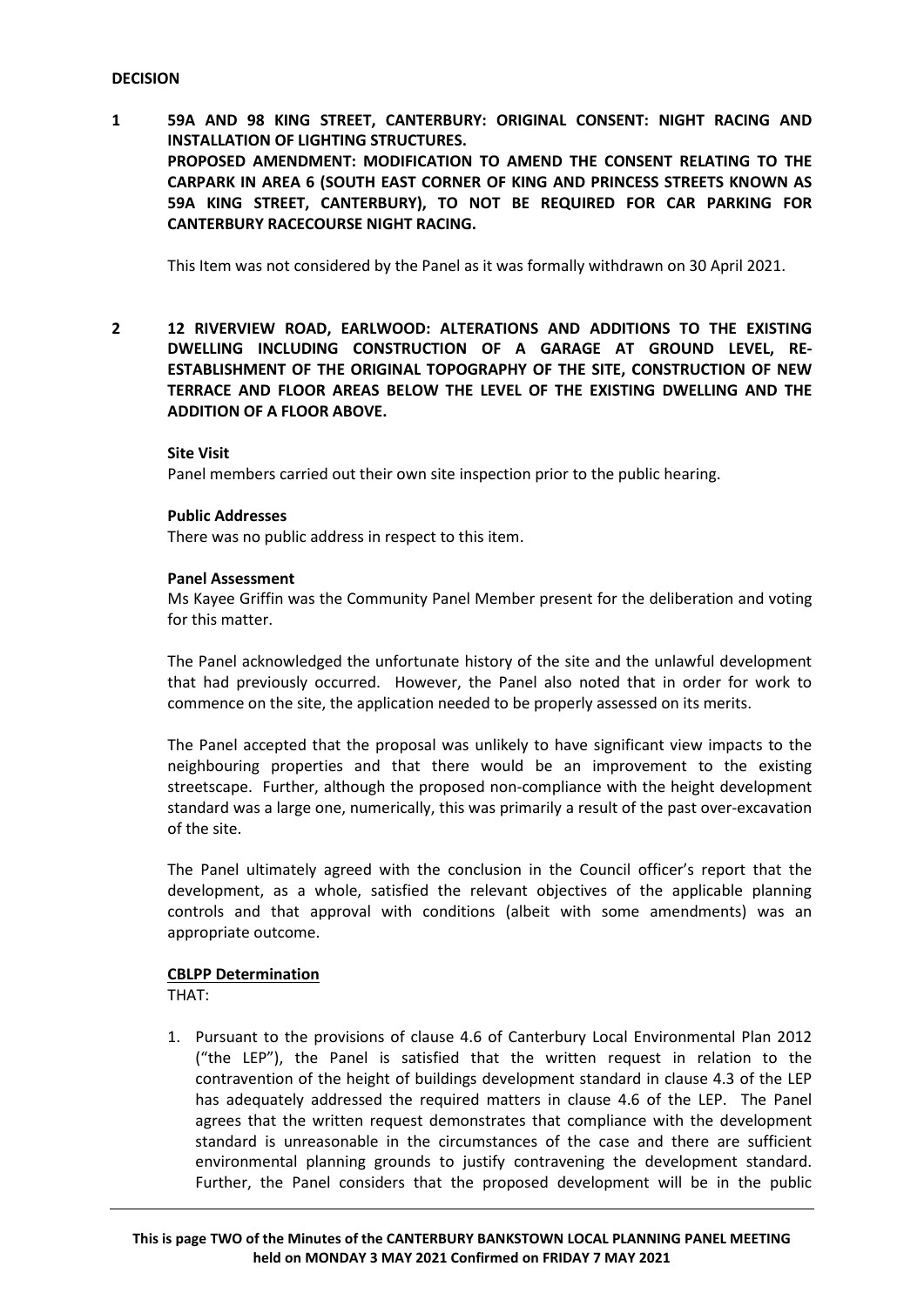interest because it is consistent with the objectives of the height of buildings standard and the objectives for development within the R2 Low Density Residential zone in which the development is proposed to be carried out.

- 2. Development Application DA-93/2019 be **APPROVED** in accordance with the Council staff report recommendation, subject to the following amendments to the recommended conditions:
	- (a) Condition 16 be amended to add the following to the end of the first sentence of the condition: "Copies of the photographic survey are also to be provided to the relevant property owner."
	- (b) Condition 17 is to be amended to correct the relevant property addresses to "14 Riverview Road and 57 Homer Street".

# **Vote: 4 – 0 in favour**

# **3 460-462 BURWOOD ROAD, BELMORE: DEMOLITION OF EXISTING STRUCTURES, CONSTRUCTION OF A SIX STOREY SHOP TOP HOUSING DEVELOPMENT WITH FOUR COMMERCIAL TENANCIES, 22 APARTMENTS AND TWO LEVELS OF BASEMENT CAR PARK.**

# **Site Visit**

Panel members carried out their own site inspection prior to the public hearing.

# **Public Addresses**

Mr Antonio Sahyoun - (Objector - Strata Committee)

# **Panel Assessment**

Mr Karl Saleh was the Community Panel Member present for the deliberation and voting for this matter.

The Panel were unanimously of the opinion that the proposed development needed to be comprehensively redesigned. In particular, the Panel noted the lack of streetfront activation and also questioned the ability of the development as proposed to achieve compliance with the maximum height as shown on the plans having regard to the nominated floor slab thicknesses.

The Panel concurred with the issue raised by the objector, Mr Sahyoun, that it was a poor outcome for the proposed development not to be designed so as to complement the recently constructed light well of the adjoining development. Such a design would likely result in unacceptable solar impacts to twelve of the dwellings at that development.

The Panel agreed with conclusion in the Council officer's report that the development had a number of fundamental shortcomings and should be refused.

The Panel also noted that because of the fine grained nature of the existing development in this locality that some strategic planning was required for this precinct in order that quality urban design outcomes could be achieved.

## **CBLPP Determination**

THAT Development Application DA-205/2019 be **REFUSED** as recommended by the Council staff report subject to the following amended reasons for refusal:

1. Pursuant to the provisions of Section 4.15(1)(a)(i) of the Environmental Planning and Assessment Act 1979, the development application is not consistent with State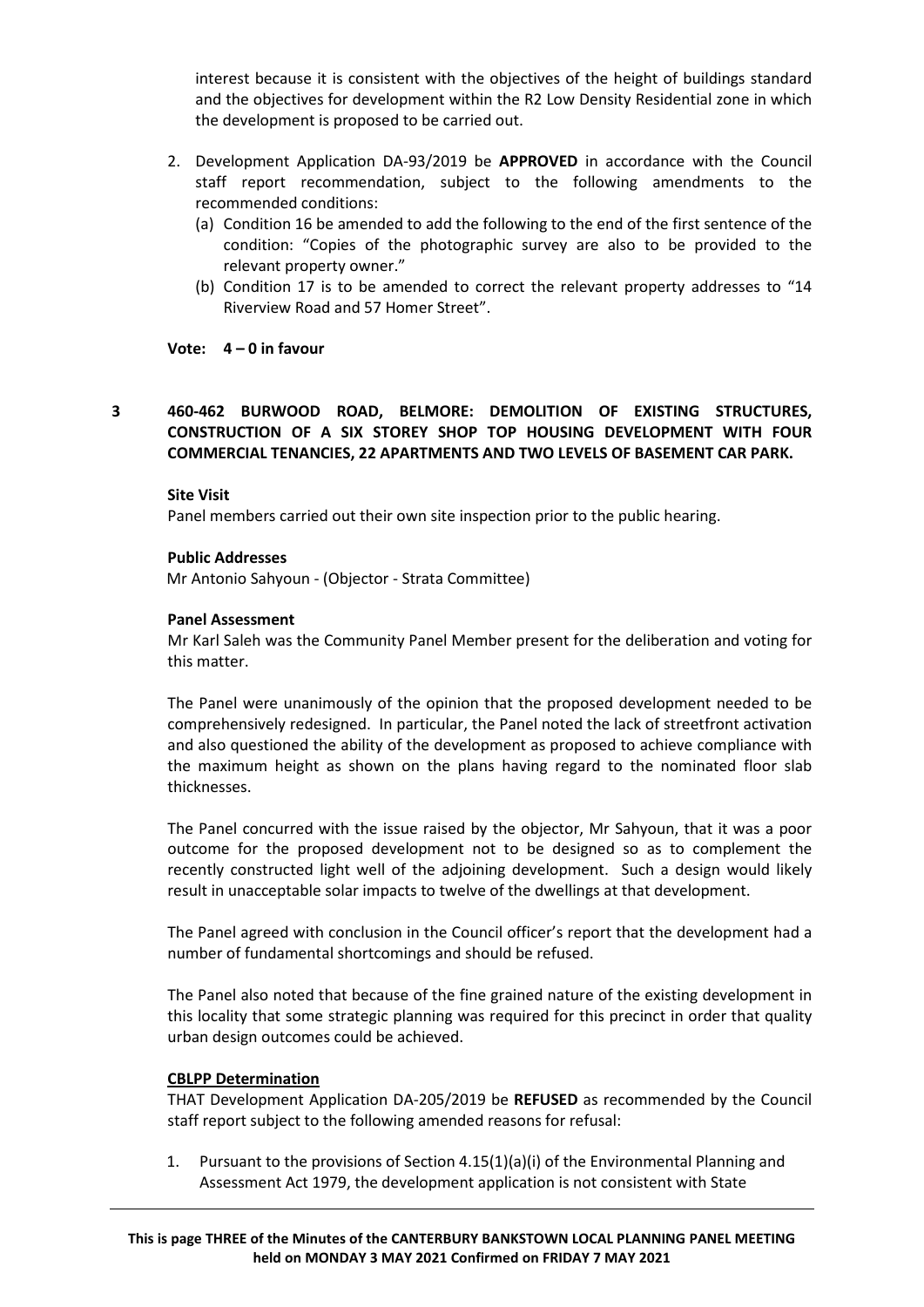Environmental Planning Policy No 65- Design Quality of Residential Apartment Development with respect to Schedule 1 Design Quality Principles. The proposed development does not meet Principle 1: Context and Neighbourhood Character, Principle 2: Built Form and Scale, Principle 3: Density, Principle 4: Sustainability, Principle 6: Amenity, Principle 7: Safety and Principle 9 Aesthetics.

- 2. Pursuant to the provisions of Section  $4.15(1)(a)(i)$  of the Environmental Planning and Assessment Act 1979, the development application fails to satisfactorily demonstrate compliance with the Apartment Design Guide in accordance with Clause 28(2)(c) of State Environmental Planning Policy 65 – Design Quality of Residential Apartment Development for the following:
	- a) 3B Orientation: As there is insufficient information to determine any loss of solar access to the adjoining neighbour.
	- b) 3C Public Domain: As the development does not provide a satisfactory interface with Burwood Road to the ground floor shops, while the residential and nonresidential uses on the site are not adequately separated at the ground level.
	- c) 3D Communal Open Space:
		- i. The communal open space does not achieve a minimum of 50% direct sunlight to the principal usable part of the communal area for 2 hours between 9am and 3pm on the 21 June as required by Objective 3D-1, Design Criteria 2.
		- ii. The location of the communal open space is not exclusive to the residential component of the building and is not provided with safe access.
	- d) 3F Visual Privacy:
		- i. The rear setbacks do not meet the minimum requirement for a development that adjoins a lower density residential zone.
		- ii. 3F Visual Privacy: The separation between the habitable areas (interface conditions) within the development do not meet the requirements and will impact on the visual privacy between occupants within the development.
	- e) 3G Pedestrian Access and Entries: The street edge is not adequately activated with one main pedestrian access point to all of the building, the rear shops are not clearly visible from the street and pedestrian linkages through the ground floor in particular do not provide clear sight lines and are mixed with the shop/commercial component for the building causing safety and security concerns.
	- f) 4A Solar and Daylight Access: There is insufficient information to determine compliance with the solar access. The proposal does not achieve at least 70% of apartments in a building receiving 2 hours direct sunlight between 9am and 3pm at mid-winter. The windows to some of the apartments are also obscured with louvres which may impact the solar access entering the apartment.
	- g) 4C Ceiling Heights: The minimum ceiling heights are not likely to be realised as the plans are based on slab thickness of 200mm which is structurally unrealistic.
	- h) 4D: Apartment Size and Layout: A number of apartments exceed 8m in habitable room depth from a window.
	- i) 4E Private Open Space and Balconies: Some balconies to not meet the minimum area. The three-bedroom apartments have balconies that are not functional spaces given the size of the apartments.
	- j) 4G Storage: Storage areas unrealistically proposed in living rooms where normally occupants would locate entertainment units, tv's and the like.
	- k) 4Q Universal Design: Details have not been provided to enable assessment under this control.
	- l) 4S Mixed use: The proposal includes minimal street activation with the ground floor front elevation dominated by accessways and does not have a separate commercial and residential entrance.